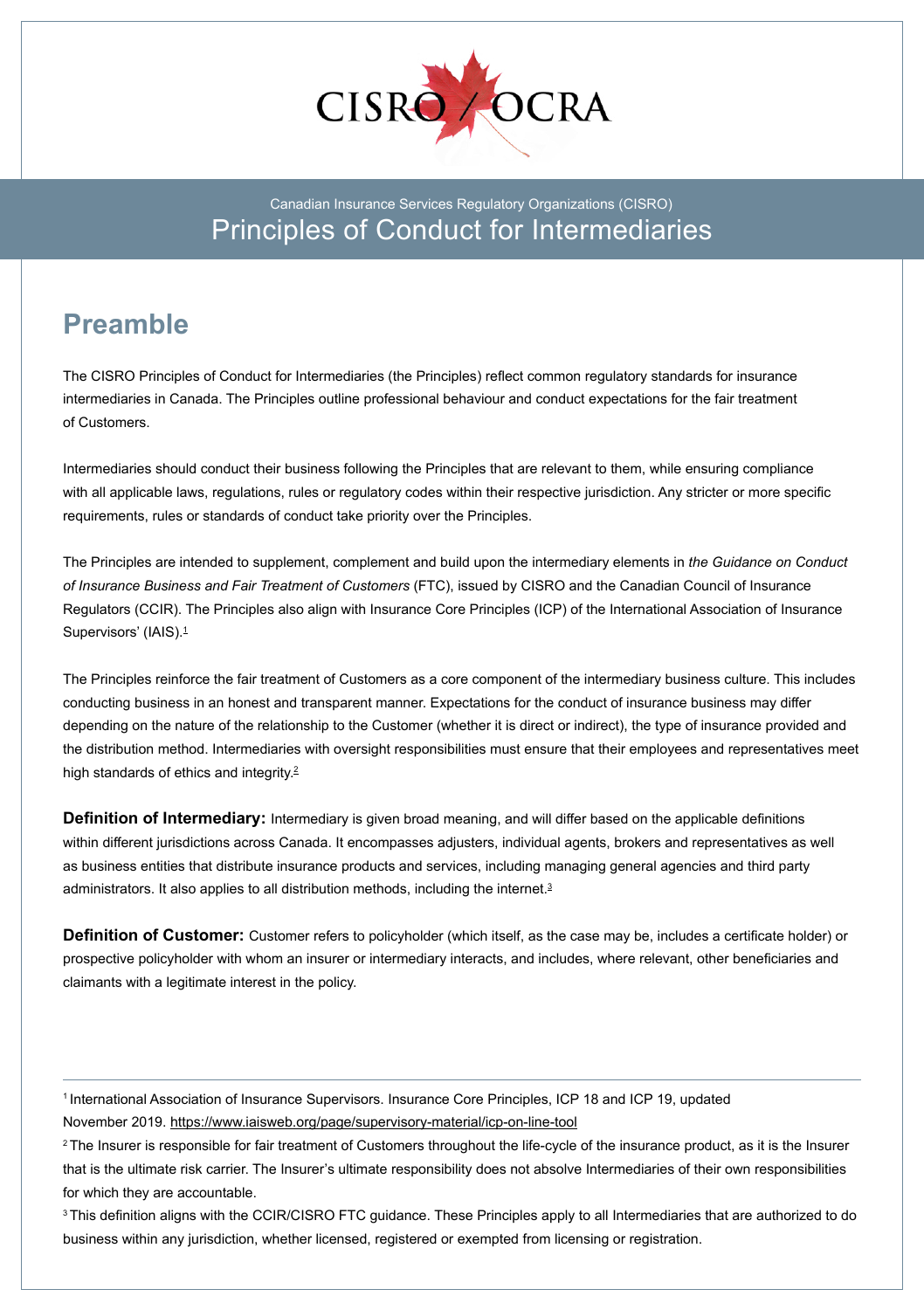

The Principles outline professional behaviour and conduct expectations for the fair treatment of Customers:



**1. Compliance / Outcomes:** Intermediaries must comply with all applicable laws, regulations, rules and regulatory codes to which they are subject.



**2. Customers' Interests:** Intermediaries must place Customers' interests ahead of their own. This includes when an intermediary is developing, marketing, distributing and servicing products.



**3. Conflicts of Interest:** Intermediaries must identify, disclose and manage any actual or potential conflict of interest that is associated with a transaction or recommendation. They must avoid entering into or pursuing agreements for which conflict(s) of interests cannot be managed, or if it interferes with the fair treatment of Customers.

**4. Advice:** If providing advice to or for a Customer, intermediaries must seek complete information from the Customer in order to understand and identify their unique needs. Intermediaries must provide objective, accurate and thorough advice that enables Customers to make an informed decision. Advice must be suitable for the needs of the Customer based on the Customer's disclosed circumstances.



- **5. Disclosure:** Intermediaries must provide Customers with objective, complete, relevant, and accurate information and explanations so that they can make informed decisions. Intermediaries must:
	- Properly disclose relevant information to all necessary parties; including the insurer; and
	- Disclose information and explanations in a manner that is clear and understandable for Customers, regardless of the distribution model or medium used.



**6. Product and Service Promotion:** Intermediaries must ensure that products and services are promoted in a clear and fair manner. Regardless of the distribution model or medium used, Intermediaries must ensure that promotions are not misleading, and are easily understandable. Product promotions must disclose all necessary and appropriate information.



**7. Claims, Complaints Handling, and Dispute Resolution:** Intermediaries must handle or assist in the handling of claims, complaints, and disputes in a timely and fair manner.